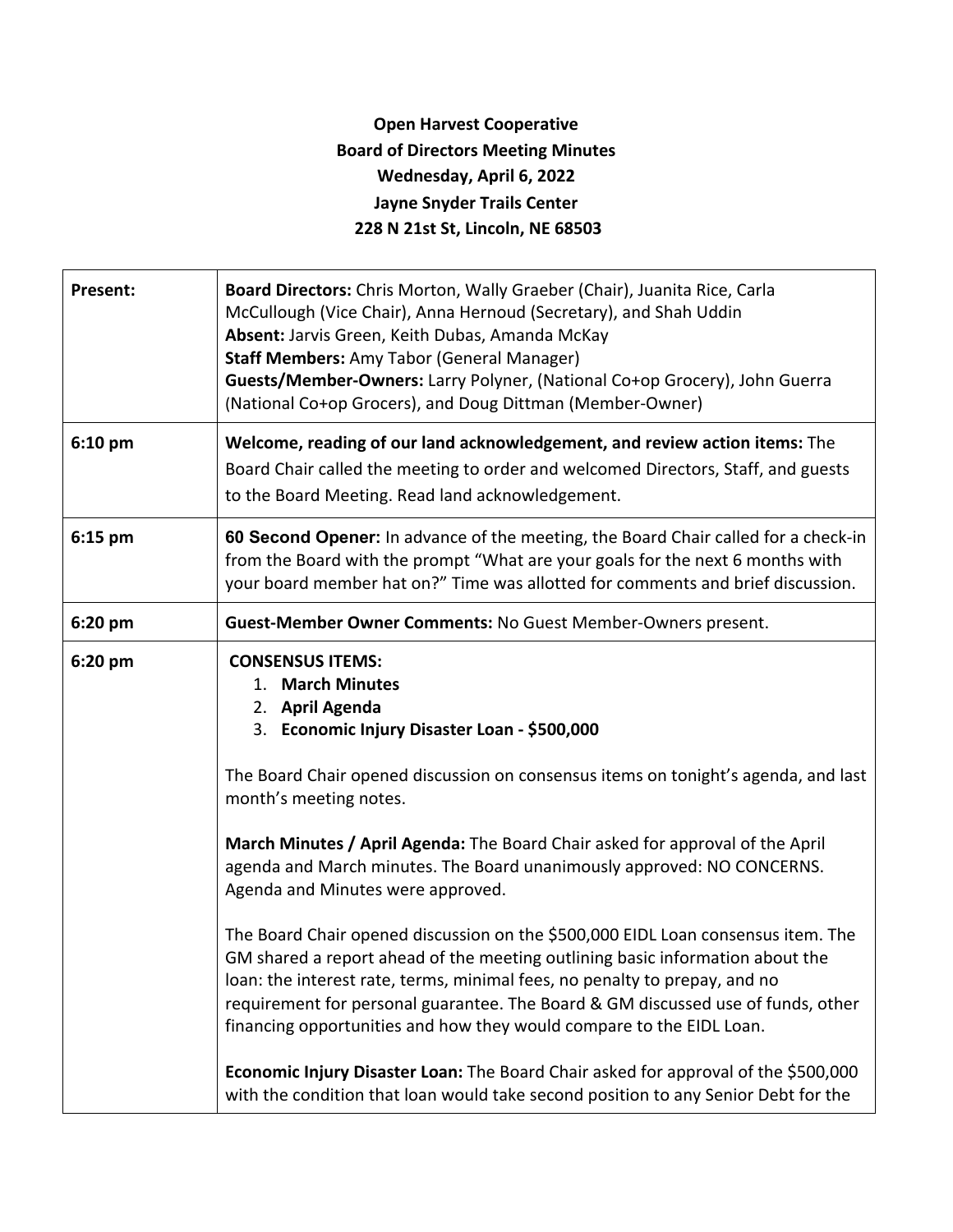|         | relocation project. The Board unanimously approved: NO CONCERNS. The Economic<br>Injury Disaster Loan was approved.                                                                                                                                                                                                                                                                                                                                                                                                                                                                                                                                                                                                                                                                                                                        |
|---------|--------------------------------------------------------------------------------------------------------------------------------------------------------------------------------------------------------------------------------------------------------------------------------------------------------------------------------------------------------------------------------------------------------------------------------------------------------------------------------------------------------------------------------------------------------------------------------------------------------------------------------------------------------------------------------------------------------------------------------------------------------------------------------------------------------------------------------------------|
| 6:35 pm | <b>Executive Session.</b> April Relocation Update and NCG Team Discussion                                                                                                                                                                                                                                                                                                                                                                                                                                                                                                                                                                                                                                                                                                                                                                  |
| 7:55 pm | Break.                                                                                                                                                                                                                                                                                                                                                                                                                                                                                                                                                                                                                                                                                                                                                                                                                                     |
| 8:00 pm | <b>GM Report:</b> The GM shared several highlights including:                                                                                                                                                                                                                                                                                                                                                                                                                                                                                                                                                                                                                                                                                                                                                                              |
|         | 1) Board Financial Dashboard:<br>2) Promotions & Store Goals:<br>3) Monitor: L6 - Staff Treatment & Compensation [Consensus Item]<br>The Board Chair opened discussion on the L6 Monitoring Report. The GM<br>highlighted updates and additions to the report including more information on the<br>wage budgeting process, history of progress on increasing wages and benefits,<br>updated peer co-op information, updated local wage data, and increases in average<br>staff wages & salaries compared to last year. The Board asked questions regarding<br>inflation, process of making wage scale adjustments, and competitor wages.<br>L6 - Staff Treatment & Compensation: The Board Chair asked for approval of the L6<br>Monitoring Report. The Board unanimously approved: NO CONCERNS. The L6<br>Monitoring Report was approved. |
| 8:30 pm | <b>Committee Reports:</b> Committee reports were available prior to the meeting.                                                                                                                                                                                                                                                                                                                                                                                                                                                                                                                                                                                                                                                                                                                                                           |
|         | Board Ops Committee: Board chair requested availability for board retreat. Next<br>step is scheduling follow up with Columinate.                                                                                                                                                                                                                                                                                                                                                                                                                                                                                                                                                                                                                                                                                                           |
|         | DEI Committee: Committee Co-chair discussed upcoming book club and next Get To<br>Know Our Community event with South Street Temple in May. Outreach and<br>marketing of event were discussed.                                                                                                                                                                                                                                                                                                                                                                                                                                                                                                                                                                                                                                             |
|         | Owner Investment Campaign Committee: Campaign launch anticipated in mid-late<br>April. Caller training will continue. Appeal letter finalized for mailing. HFFI grant<br>submitted. Offering approved by the State of Nebraska. Continuing to pursue.                                                                                                                                                                                                                                                                                                                                                                                                                                                                                                                                                                                      |
|         | Finance Committee: Did not meet. Meets quarterly, next time is in May.                                                                                                                                                                                                                                                                                                                                                                                                                                                                                                                                                                                                                                                                                                                                                                     |